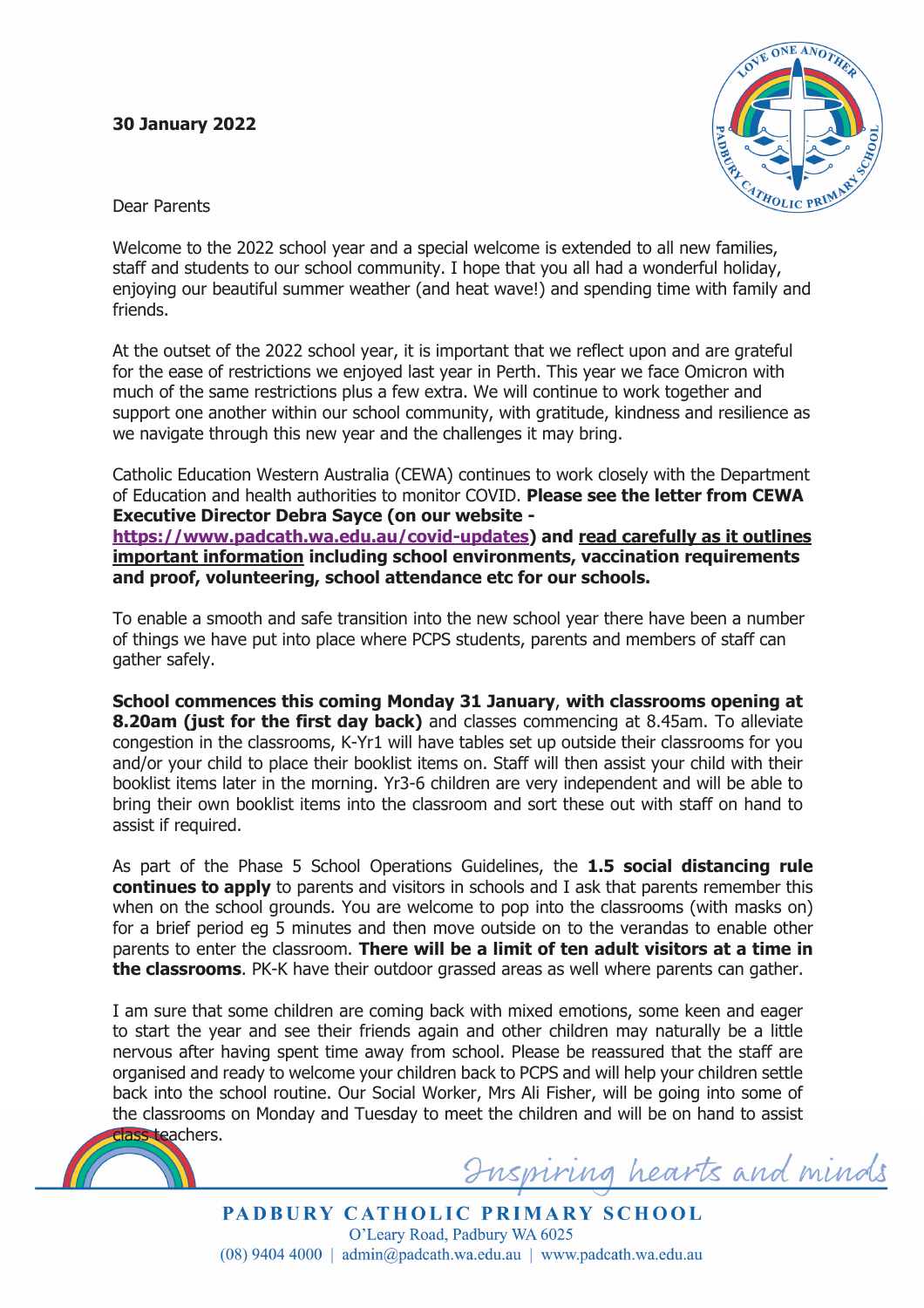We had such positive feedback from parents about our **electronic Parent-Teacher sessions** that we emailed out last year (no meeting on the school site), so we are going to continue these this year. The Leadership Team and classroom teachers will be pre-recording information and **sending home a link to parents on Friday 4 February**. The teacher session will contain



detailed information about your child's learning for the year and procedures and protocols etc. Parents will then be able to listen to the recording in their own time. There will be an opportunity to ask questions and teachers will collate these and provide answers. Please note that the Pre-Kindy and Kindergarten Parent Information sessions were held at the end of 2021 so no pre-recorded sessions will go home for these two year levels however please see/email Mrs Finlay or Mrs Wood should you have any further queries regarding Pre-Kindy or Kindy.

Staff will be welcoming students and parents back and you will have an opportunity to introduce yourself to the teacher in the first week or two. Parents are most welcome to make a time to meet on an individual basis regarding their child at any time during Term 1 however we would like to provide advanced notice that all **classroom teachers will be holding parent-teacher meetings in week 7-9 for all students**. Details on bookings will come later in the term.

At this point in time assemblies, masses and liturgies will continue and parents and family members are most welcome to join us with seating socially distanced. However please note that scheduled events may be modified or cancelled based upon heath advice at the time. Father Cyprian will celebrate our **Welcome Mass** with the children at school on **Tuesday 1 February at 9am** in our school hall. Parents are welcome. Please scan in at the sliding doors at the hall for all events in the hall.

All adults including **parents, visitors and staff must wear a mask when indoors**. **If social distancing is not possible outdoors, then the mask ruling requires you to wear a mask** eg if there is crowding around outside of classrooms during drop off/pick up times. Staff are not required to wear masks when teaching, issuing instructions etc to the students.

If parents, carers or visitors are entering any school buildings (apart from dropping off in mornings/picking up in the afternoon), then they must sign in at the front office (as has always been the procedure) and must now sign in using the **SafeWA app or ServiceWA app** in the front office as well.

Please read the proof of **vaccination requirements** as outlined in the CEWA Executive Director's letter. All PCPS school staff have been double dose vaccinated and will receive a third dose within one month of becoming eligible. Regular visitors and relief staff will also be required to provide documentation that they have been double/triple dose vaccinated.

Parents/carers are not required to be vaccinated when:

- dropping off or picking up their child from school
- volunteering at school on an ad hoc basis (which means attendance at no more than one education facility no more than once per week)
- attending an event such as an assembly or parent teacher interview
- entering the school after hours



uspiring hearts and minds

PADBURY CATHOLIC PRIMARY SCHOOL O'Leary Road, Padbury WA 6025  $(08)$  9404 4000 | admin@padcath.wa.edu.au | www.padcath.wa.edu.au